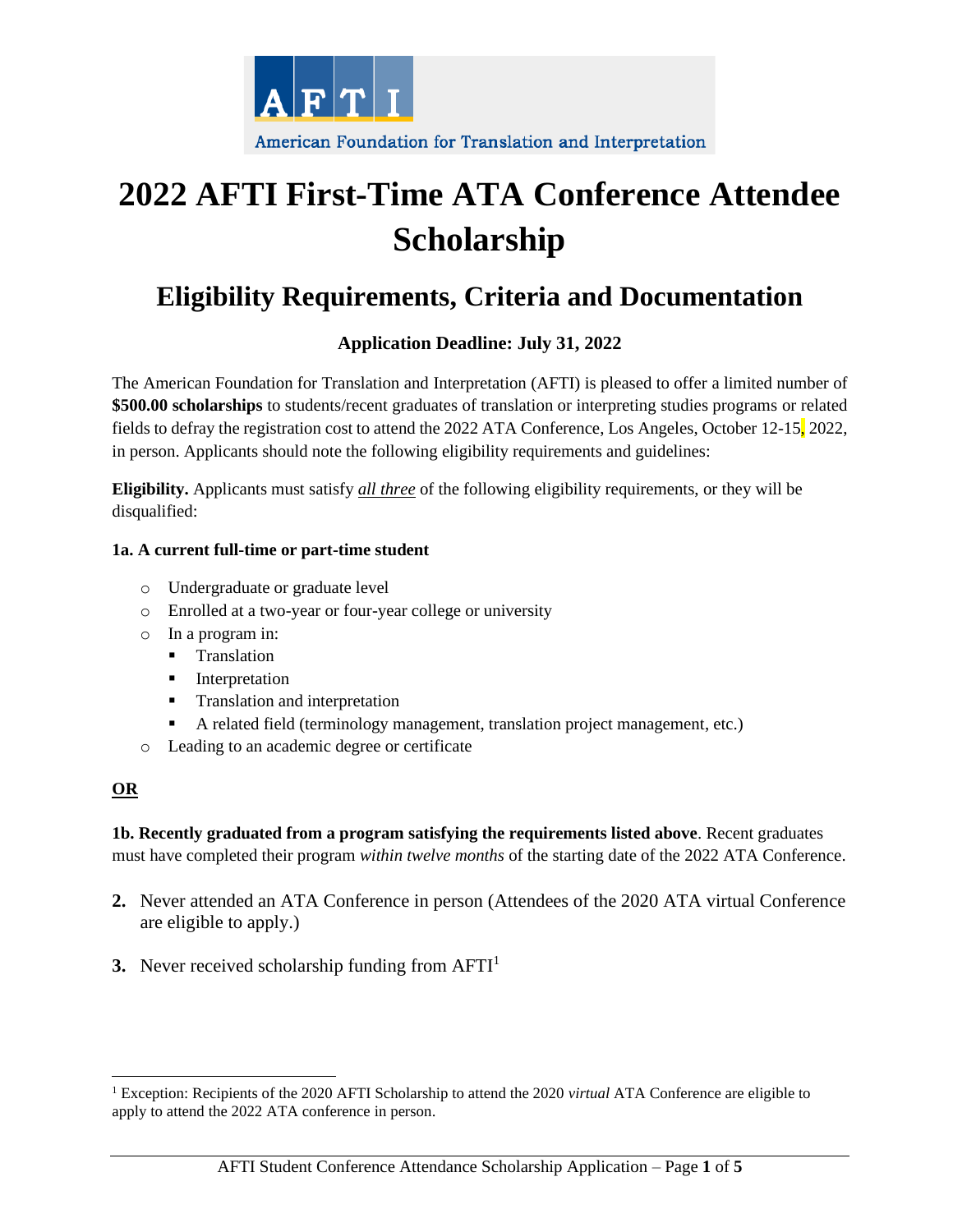

### American Foundation for Translation and Interpretation

**Ranking.** Applicants will be ranked based on the following criteria:

- Quality of answers to essay questions in the Scholarship Application
- Awards, scholarships, certificates, and other recognition
- Grade Point Average
- Nearness to graduation
- ATA events attended
- ATA Membership (preferred but not required)

#### **Requirements**

- Scholarships awarded must be used to defray the 2022 ATA Conference registration fee.
- Awardees must certify that they have never received an AFTI Conference Attendance Scholarship.<sup>2</sup>
- Awardees must certify that they have never attended an ATA Conference in person.<sup>3</sup>
- Awardees must commit to registering for and attending in person the full ATA Conference.

#### **Documentation:** Please provide the following **as PDF files**:

- This completed AFTI Conference Attendance Scholarship **application form**
- A current **resume**
- Proof of student status, by either of the following:
	- o A copy of an official or unofficial **transcript** issued by your school registrar's office showing enrollment in and/or completion of program within twelve months of the starting date of the 2022 ATA Conference.
	- o A **letter** from a department chair, dean, or school administrator (with your name in filename) indicating your enrollment status and dates of enrollment.

#### **Send materials by e-mail to AFTI-Scholarship@atanet.org by July 31, 2022.**

Scholarship recipients will be announced by September 15, 2022.

<sup>&</sup>lt;sup>2</sup> Exception: Recipients of the 2020 AFTI Scholarship, who are eligible to apply.

<sup>3</sup> Attendees of the 2020 *virtual* ATA Conference are eligible to apply.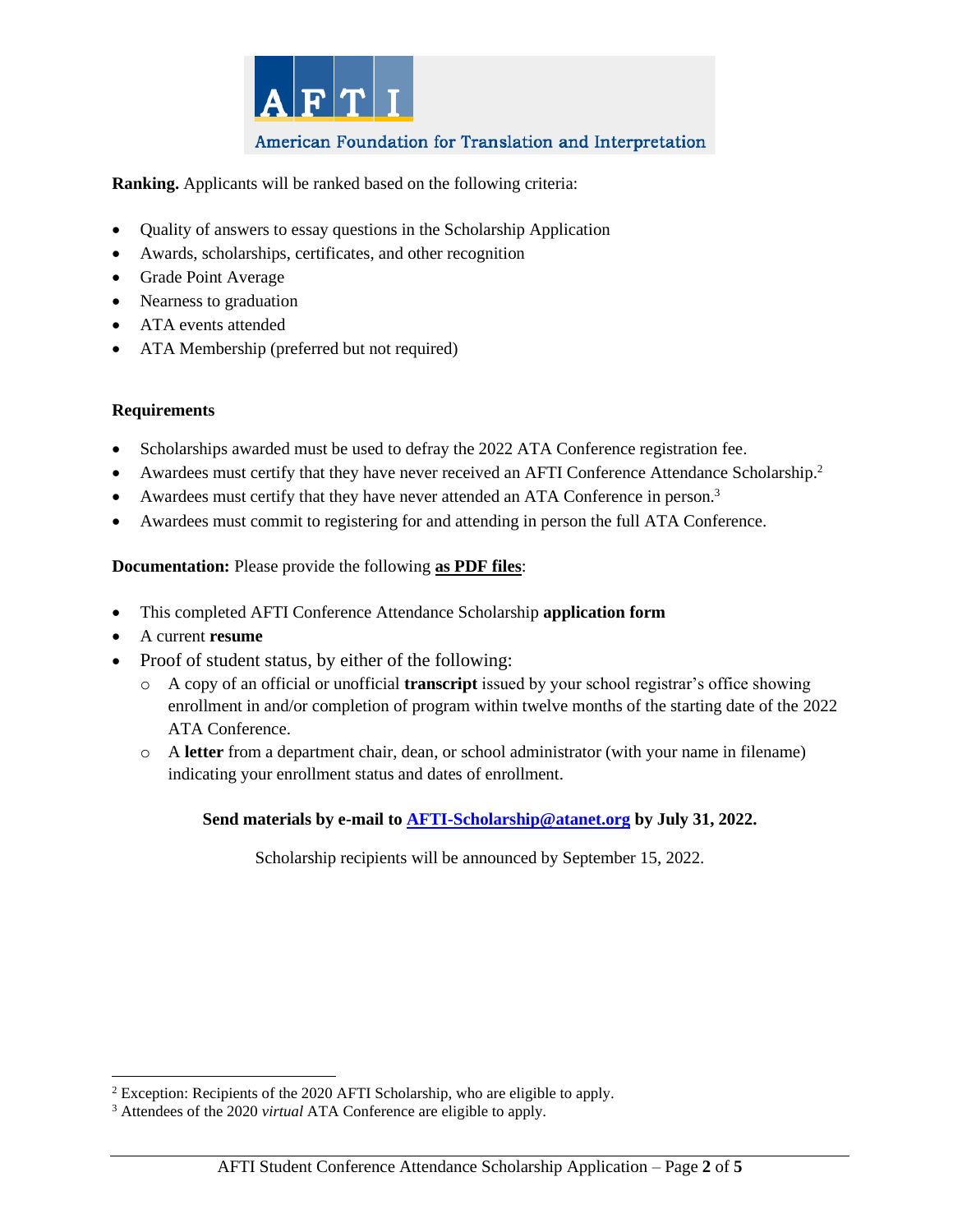

# **2022 AFTI Conference Attendance Scholarship**

# **Application Form**

**Application Deadline: July 31, 2022**

| <b>Full Name:</b>                                                           |                                              |                                                                       |            |
|-----------------------------------------------------------------------------|----------------------------------------------|-----------------------------------------------------------------------|------------|
| <b>Mailing Address:</b>                                                     |                                              |                                                                       |            |
|                                                                             |                                              |                                                                       |            |
|                                                                             |                                              |                                                                       |            |
| <b>Phone:</b>                                                               |                                              |                                                                       |            |
| <b>E-Mail Address:</b>                                                      |                                              |                                                                       |            |
| Language pairs you work in:                                                 |                                              |                                                                       |            |
| Please list any ATA events (e.g., local                                     |                                              |                                                                       |            |
| chapter events, webinars, etc.) you<br>have attended. If none, write "N/A": |                                              |                                                                       |            |
|                                                                             |                                              |                                                                       |            |
|                                                                             |                                              |                                                                       |            |
| List awards, scholarships, certificates,                                    |                                              |                                                                       |            |
| or other recognition specifically<br>related to your study or work in       |                                              |                                                                       |            |
| translation and interpretation. <sup>4</sup> If                             |                                              |                                                                       |            |
| none, write "N/A":                                                          |                                              |                                                                       |            |
|                                                                             |                                              |                                                                       |            |
|                                                                             | Are you a member of the American Translators |                                                                       | $\Box$ Yes |
|                                                                             | <b>Association (ATA)?</b>                    |                                                                       | $\Box$ No  |
|                                                                             | If yes, what is your membership number:      |                                                                       |            |
| If yes, what is your membership status:                                     |                                              | $\Box$ Active $\Box$ Corresponding $\Box$ Associate<br>$\Box$ Student |            |
| Name of college or university:                                              |                                              |                                                                       |            |
| Name of awarded or expected degree or<br>certificate <sup>5</sup> :         |                                              |                                                                       |            |
| Program completion/expected completion<br>date:6                            |                                              |                                                                       |            |

<sup>4</sup> Provide documentation of activity by copies of awards, certificates, etc. This can include letters documenting, e.g., presentations to chapters or schools, volunteering, working in a relevant position, etc.

<sup>5</sup> For example, B.A. in Translation, Certificate in Interpreting Studies, M.A. in Translation Project Management

<sup>6</sup> Must be within 12 months of October 15, 2022.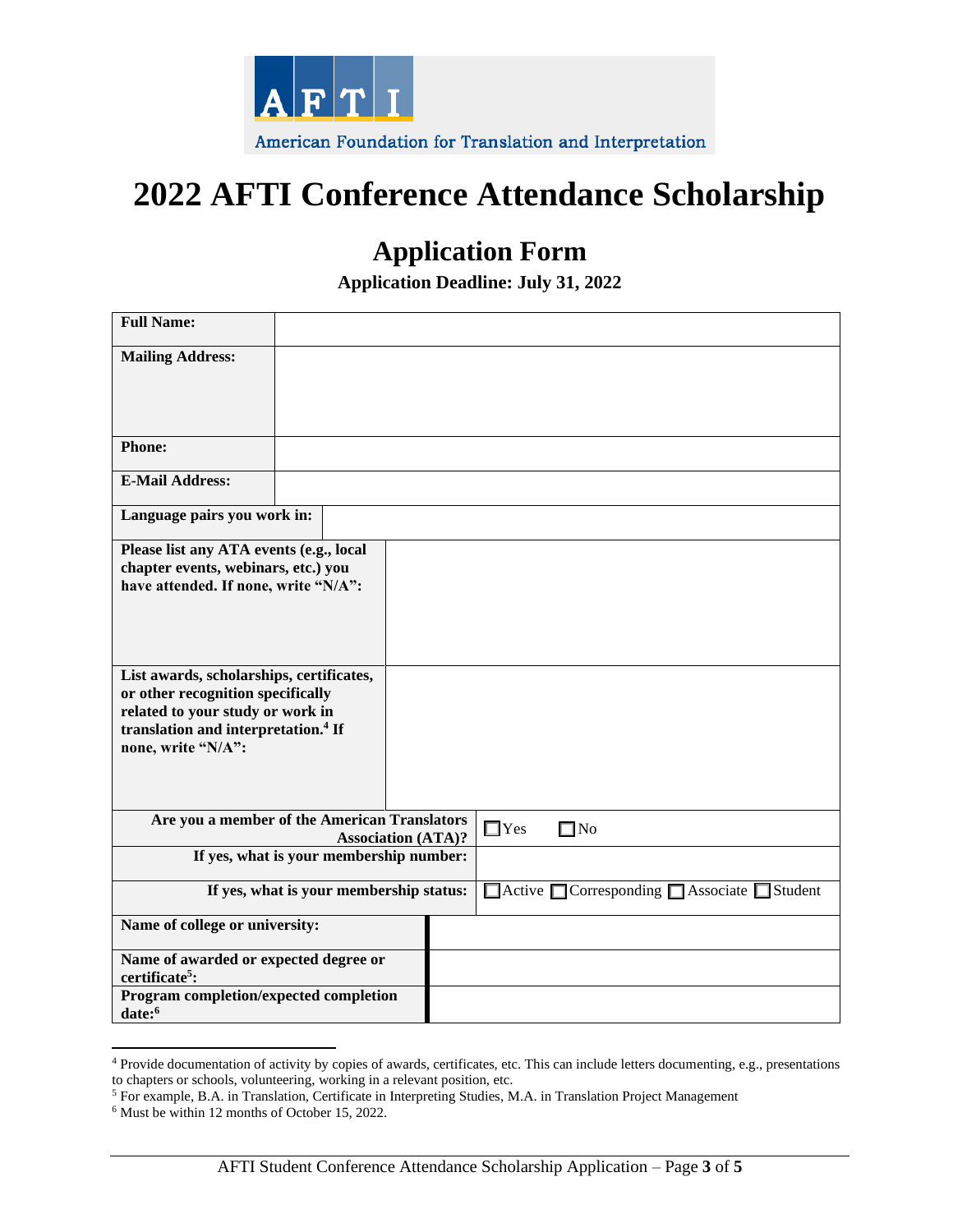

## American Foundation for Translation and Interpretation

| <b>Grade Point Average:</b> |                                                                                                       |
|-----------------------------|-------------------------------------------------------------------------------------------------------|
| <b>Grade Point Scale:</b> 7 |                                                                                                       |
|                             | Please answer the following questions in the space provided (max. 2000 characters):                   |
|                             | 1. What are your plans for working in translation and/or interpreting for the next two to five years? |
|                             |                                                                                                       |
|                             |                                                                                                       |
|                             |                                                                                                       |
|                             |                                                                                                       |
|                             |                                                                                                       |
|                             |                                                                                                       |
|                             |                                                                                                       |
|                             |                                                                                                       |
|                             |                                                                                                       |
|                             |                                                                                                       |
|                             | 2. Explain how attending the ATA Conference will help you further your goals in translation and/or    |
| interpreting.               |                                                                                                       |
|                             |                                                                                                       |
|                             |                                                                                                       |
|                             |                                                                                                       |
|                             |                                                                                                       |
|                             |                                                                                                       |
|                             |                                                                                                       |
|                             |                                                                                                       |
|                             |                                                                                                       |
|                             |                                                                                                       |
|                             |                                                                                                       |
|                             |                                                                                                       |

<sup>7</sup> Indicate the scale, e.g., 4.00 or 5.00 scale.